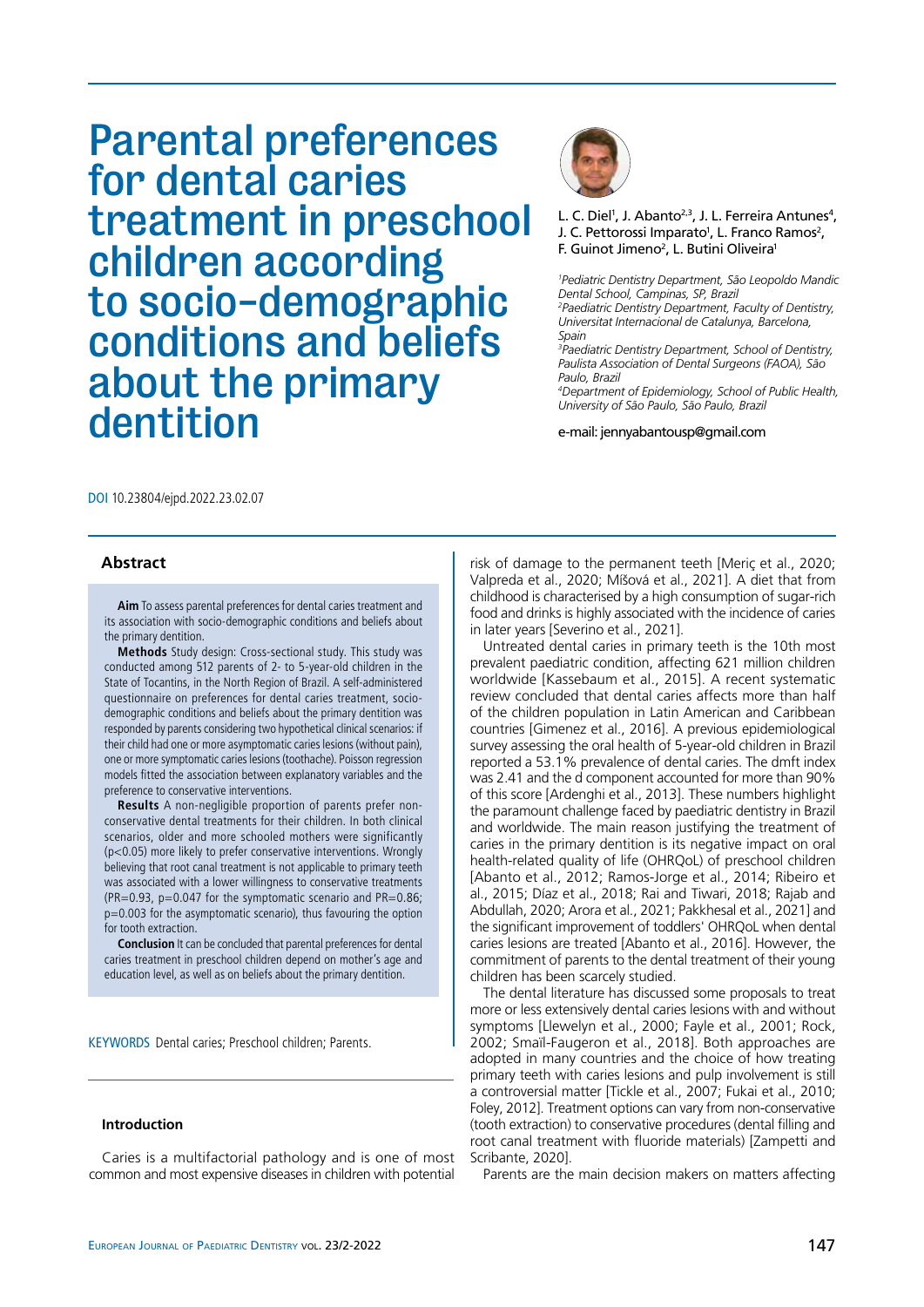child health and health care [Cafferata and Kasper, 1985; Hickson and Clayton, 2002; Díaz et al., 2018; Arora et al., 2021]. However, few studies assessed parental preferences to the treatment of caries in the primary dentition, according to different clinical scenarios and symptoms [Tickle et al., 2003; Popoola et al., 2013]. Even so, parental attitudes to dental care of their children differ across socio-demographic strata and the assessment of how beliefs about primary dentition influence this outcome is yet to be done.There is a need of this kind since parental misinformation on the primary dentition can retard the access of young children to the dentist, and their opinions can influence the quest for professional care.

This study aimed at describing parental preferences to the treatment of dental caries in their children, according to different clinical scenarios (with or without symptoms), sociodemographic conditions and beliefs about primary dentition.

# **Materials and methods**

This study was approved by the Research Ethics Committee of the School of Dentistry São Leopoldo Mandic, Campinas, São Paulo, Brazil (N. 1,367,571). All parents received information regarding the aim of the study and signed an informed consent form.

#### Study population

A cross-sectional survey was conducted assessing parents of a multistage random sample of 2- to 5-year-old preschool children regularly attending 36 private schools and 32 public schools in the city of Palmas, the capital of the state of Tocantins, in the North Region of Brazil. Palmas had an estimated population of 272,726 inhabitants in 2015, including 20,278 children under 5 years old (BIGS, 2010).

The sample size was calculated using standards previously applied by the national survey of oral health in Brazil, performed in 2010 [Ardenghi et al., 2013]: prevalence of 46.5% (dental caries in the primary dentition in Palmas), the error of 5%, a significance level of 95% and a design effect of 1.2. The minimum sample size thus obtained (459 children) was increased by 10% to allow correcting for an estimated nonresponse rate, which resulted in a final sample of 510 children. Inclusion criteria consisted of children of both genders, who were not affected by systemic diseases or neurological disorders.

The selection of participants observed a 2-stage random sampling. The primary survey units were 68 schools in the city. A total of eight private and ten public schools were randomly selected, with a chance proportional to the number of enrolled children, and considering their geographic distribution in the districts of the city [WHO, 2013]. As the schools differed in size, an equal probability selection method was employed to ensure that all children would have the same chance to be selected [WHO, 2013]. The secondary survey units were the 2- to 5-year-old children enrolled in each selected school.

#### Data collection

Data were collected using self-administered questionnaires, which were sent to parents via the school staff. One of the parents, preferably the one who spent most of the time with the child, was asked to answer a questionnaire comprising all the information assessed in this study.

The outcome of the study was the question on what treatment for dental caries in the primary dentition parents would prefer, according to two hypothetical clinical scenarios:

- 1 if their child had a painless (asymptomatic) dental caries;
- 2 if their child had a toothache (symptomatic dental caries).

Four standard treatment options were offered as options for each clinical scenario: dental filling, root canal treatment, dental extraction, or not interfering with the tooth (no treatment). The two former responses were considered conservative treatment, whereas the two latter were considered non-conservative treatment.

As demographic characteristics, the questionnaire included age and gender (both from the child and the parent), family structure (whether the child lived with both parents or had another family structure), education level of the mother, number of children in the family and family income. This covariate was informed in terms of the Brazilian currency (BRL), which corresponded to nearly 0.32 USD during the period of data gathering. The questionnaire also asked the parents to inform on their beliefs about the primary dentition. Beginning with "Do you believe that", the following questions were asked: Has your child inherited your teeth?; Have primary teeth roots?; Do primary teeth need dental treatment?; May primary teeth need root canal treatment (to remove the tooth nerve)?; Does using antibiotics cause tooth decay?; Can primary teeth erupt decayed?

#### Statistical analysis

Data analysis used the SPSS 19 (Chicago, IL, USA). The descriptive assessment used measures of central tendency and dispersion (mean and standard deviation) for quantitative variables and absolute and relative frequencies for categorical variables. Poisson regression models with robust variance were fitted to evaluate the association between the parental preferences of treatments for dental caries and covariates on socio-demographic characteristics and beliefs about the primary dentition. This assessment of associations between the outcome variable and covariates used prevalence ratios (PR) and their respective confidence intervals (95% CI). Having a p-value ≤0.20 in the unadjusted assessment of association was a prerequisite for the inclusion of covariates in the adjusted regression model. Having a p-value ≤0.05 in the adjusted model was the criterion for choosing covariates that remained in the final regression model.

#### **Results**

This study assessed 550 eligible participants, of which 512 filled the form and signed the parental informed consent, thus accounting for a participation rate of 93.1%. The age of the children ranged from 2 to 5 years old, 42.2 months in average (12.6 months, standard deviation). The questionnaires were mainly answered by mothers (94.3%).

Table 1 shows the distribution of the sample according to socio-demographic characteristics, parental preferences for dental caries treatment and beliefs about the primary dentition. A predominant lower education level among parents was observed.

Overall, parents informed preferring conservative options (dental filling or root canal treatment) for both clinical scenarios: 85.6% for asymptomatic dental caries, and 72.5% for dental caries involving toothache. The dental filling was the most frequent treatment option for both clinical scenarios; the preference for dental extraction more than tripled when a toothache was included in the clinical scenario (Table 1).

Concerning beliefs about the primary dentition, 40.4% of the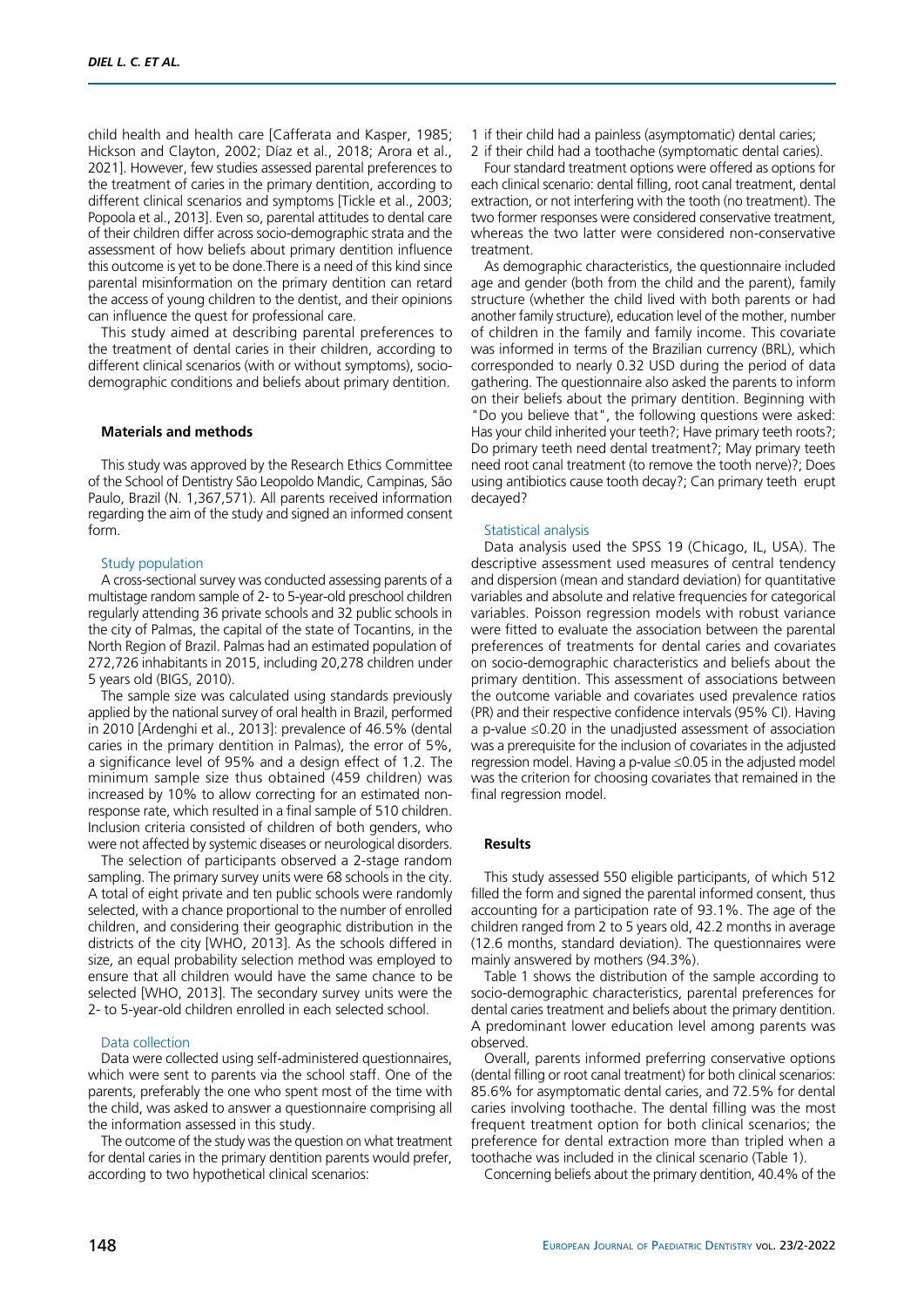TABLE 1 Characteristics of participants and their offspring (N=512).

parents stated that primary teeth do not have roots; an even larger proportion (56.4%) believed that primary teeth do not need root canal treatment. Almost half the participants (45.4%) stated that tooth decay can affect deciduous teeth previously to their eruption; nearly three quarters (75.6%) believed that using antibiotics could weaken the teeth (Table 1).

Table 2 depicts the assessment of associations between explanatory variables and the preference for a conservative treatment of dental caries within the asymptomatic clinical scenario. The adjusted model showed a lower willingness for conservative dental treatment among parents with a higher number of children (Prevalence Ratio - PR=0.90; 95% Confidence Interval - CI=0.82-0.98). Contrariwise, older and more schooled mothers were significantly (p<0.05) more willing to prefer a conservative treatment for asymptomatic dental caries in their offspring. Participants who believed that primary teeth do not need root canal treatment were less likely to report preferring a conservative dental treatment: PR=0.93; 95% CI=0.87–0.95 (Table 2).

Table 3 synthesises the assessment of factors associating with the option for a conservative treatment of dental caries within the symptomatic clinical scenario. The likelihood of preferring dental filling or root canal treatment increased with the age  $(p=0.001)$  and the schooling level of the mother  $(p<0.001)$ ; the number of children was not significantly associated with this outcome. When dental caries involved a toothache, parents who did not know that primary teeth can be submitted to root canal treatment were less likely to opt for a conservative dental treatment for their offspring: PR=0.86; 95% CI=0.77–0.95 (Table 3).

## **Discussion**

Although the preference for conservative dental treatments is predominant, many parents still prefer dental extraction and no treatment at all when dental caries affects the primary dentition of their children. The proportion of parents preferring an extraction more than tripled when dental pain was involved in the clinical scenario. Education level of parents has been associated with dental caries [Yassin et al., 2020], older and more schooled mothers were significantly more likely to prefer conservative options, irrespective of the incidence of toothache. Wrongly believing that a deciduous tooth cannot receive root canal treatment significantly reduced the option for conservative treatments, both when the disease was symptomatic and when it was not. [Al-Batayneh et al., 2019]. These results are the main findings of the current study.

This study classified treatment options as conservative or non-conservative. Dental filling and root canal treatment were considered conservative treatments because they allow restoring deciduous teeth affected by decay. When parents chose one of these options, they were manifesting their inclination towards preserving the teeth in good oral health, despite having not been informed of the clinical extent of the lesion or pulp involvement. Opting for a conservative treatment is indicative of the willingness of parents to search for dental care for their children. On the other hand, dental extraction and no treatment at all were considered non-conservative options. Tooth extraction is clearly a non-conservative option, irrespective of the clinical scenario, because parents are not entitled to judge by themselves whether or not a tooth is condemned. The option of not interfering was also considered as non-conservative, because parental negligence in seeking for dental care may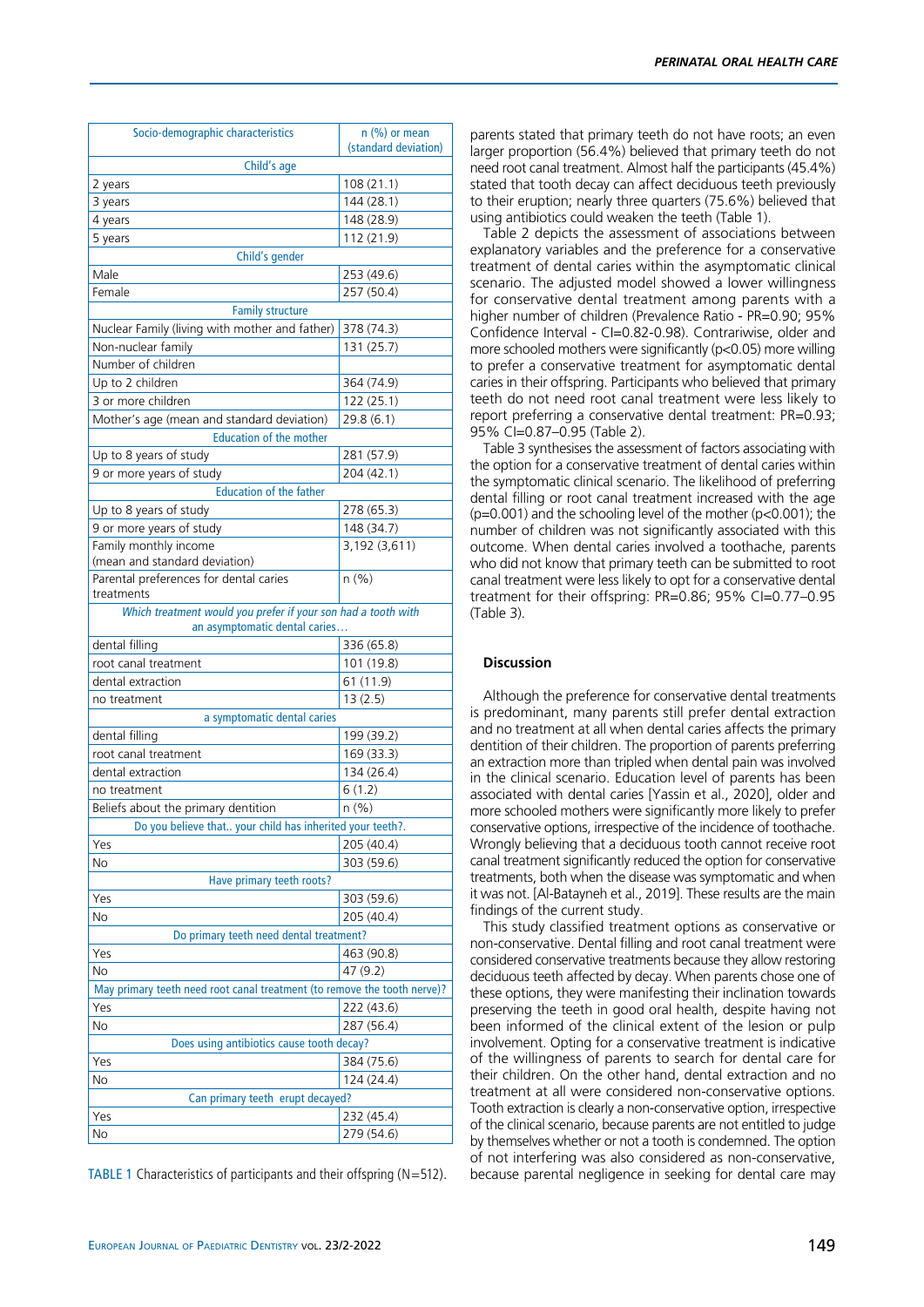|                                     | <b>Unadjusted analysis</b>                                               |          | <b>Adjusted analysis</b> |         |
|-------------------------------------|--------------------------------------------------------------------------|----------|--------------------------|---------|
| Socio-demographic characteristics   | PR (95% CI)*                                                             | P-value  | PR (95% CI)*             | P-value |
|                                     | Child's age                                                              |          |                          |         |
| 2 years                             | 1.00                                                                     |          |                          |         |
| 3 years                             | $1.04(0.94 - 1.17)$                                                      | 0.430    |                          |         |
| 4 years                             | $1.02(0.91 - 1.14)$                                                      | 0.773    |                          |         |
| 5 years                             | 1.09 (0.98-1.22)                                                         | 0.102    |                          |         |
|                                     | <b>Family structure</b>                                                  |          |                          |         |
| Nuclear family                      | 1.00                                                                     |          |                          |         |
| Non-nuclear family                  | $0.977(0.90 - 1.06)$                                                     | 0.594    |                          |         |
|                                     | Number of children                                                       |          |                          |         |
| Up to 2 children                    | 1.00                                                                     |          | 1.00                     |         |
| 3 or more children                  | $0.90(0.81 - 0.99)$                                                      | 0.042    | 0.90<br>$(0.82 - 0.98)$  | 0.044   |
| Mother's age                        | $1.01(1.00 - 1.02)$                                                      | < 0.001  | 1.05<br>$(1.02 - 1.01)$  | 0.002   |
|                                     | <b>Education of the mother</b>                                           |          |                          |         |
| Up to 8 years of study              | 1.00                                                                     |          | 1.00                     |         |
| 9 or more years of study            | $1.15(1.08 - 1.23)$                                                      | < 0.001  | 1.09<br>$(1.03 - 1.17)$  | 0.015   |
| Education of the father             |                                                                          |          |                          |         |
| Up to 8 years of study              | 1.00                                                                     |          |                          |         |
| 9 or more years of study            | $1.15(1.07 - 1.23)$                                                      | < 0.0001 |                          |         |
| Beliefs about the primary dentition | <b>Unadjusted analysis</b>                                               |          | <b>Adjusted analysis</b> |         |
|                                     | PR (95% CI)*                                                             | P-value  | PR (95% CI)*             | P-value |
|                                     | Do you believe that your child has inherited your teeth?                 |          |                          |         |
| Yes                                 | 1.00                                                                     |          |                          |         |
| No                                  | $1.03(0.96 - 1.11)$                                                      | 0.438    |                          |         |
|                                     | primary teeth have roots?                                                |          |                          |         |
| Yes                                 | 1.00                                                                     |          |                          |         |
| No                                  | $0.96(0.88 - 1.03)$                                                      | 0.260    |                          |         |
|                                     |                                                                          |          |                          |         |
|                                     | primary teeth need dental treatment?                                     |          |                          |         |
| Yes                                 | 1.00                                                                     |          |                          |         |
| No                                  | $0.94(0.81 - 1.08)$                                                      | 0.388    |                          |         |
|                                     | primary teeth may need root canal treatment (to remove the tooth nerve)? |          |                          |         |
| Yes                                 | 1.00                                                                     |          | 1.00                     |         |
| No                                  | $0.90(0.84 - 0.97)$                                                      | 0.004    | 0.93<br>$(0.87 - 0.95)$  | 0.047   |
|                                     | using antibiotics causes tooth decay?                                    |          |                          |         |
| Yes                                 | 1.00                                                                     |          |                          |         |
| No                                  | $1.03(0.95 - 1.11)$                                                      | 0.523    |                          |         |
|                                     | primary teeth can erupt decayed?                                         |          |                          |         |
| Yes<br>No                           | 1.00<br>$1.00(0.93 - 1.08)$                                              | 0.932    |                          |         |

TABLE 2 Assessment of factors associated with the parental preference for a conservative treatment (dental filling or root canal treatment) in the case of asymptomatic dental caries (without a toothache) in the primary dentition of their children.

*\* PR = Prevalence ratio; 95% CI = Confidence Interval.*

contribute to the progression of the disease.

The option of conservative treatments was preponderant in this study. However, a considerable proportion of parents chose non-conservative options in both clinical scenarios, and this option was even more prevalent when dental caries involved toothache [Al-Batayneh et al., 2019]. Despite advances in oral health prevention and treatment, dental caries in the primary dentition is largely prevalent in Brazil [Ardenghi et al. 2013] and worldwide [Pine et al. 2004; Kassebaum et al. 2015; [Rai and Tiwari, 2018; Arora et al., 2021; Pakkhesal et al., 2021], and many children still experience higher rates of dental treatment needs [Ardenghi et al., 2013; Pulache et al., 2016]. Therefore, acknowledging the persistence of a considerable proportion of parents manifesting their preference for non-conservative dental treatments represents a window of opportunity for public health programmes and interventions aimed at reducing the burden of dental disease in young children [Al-Batayneh et al., 2019].

As far as we know, this is the first study to associate

parental preferences for different dental treatment approaches considering socio-demographic conditions and beliefs about the primary dentition. Previous studies on parental attitudes to the care of the carious primary dentition [Tickle et al., 2003; Popoola et al., 2013] have not assessed beliefs that may reduce the likelihood of parents searching for dental care. These studies concluded that the majority of parents would willingly leave the decision on treatment to the dentist. However, the dentist cannot decide if the patient is not visited, and young children depend on parents and caregivers to have access to dental care. Thus, parental preferences for the treatment of dental caries should be considered in dental treatment plan. Parental attitudes towards the dental care of their children can be advantageously assessed to instruct and plan health policy [Rai and Tiwari, 2018; Arora et al., 2021; Pakkhesal et al., 2021]..

Parents who believed that root canal treatment is not applicable to primary teeth were less likely to prefer conservative treatments in both clinical scenarios. Misinformation interferes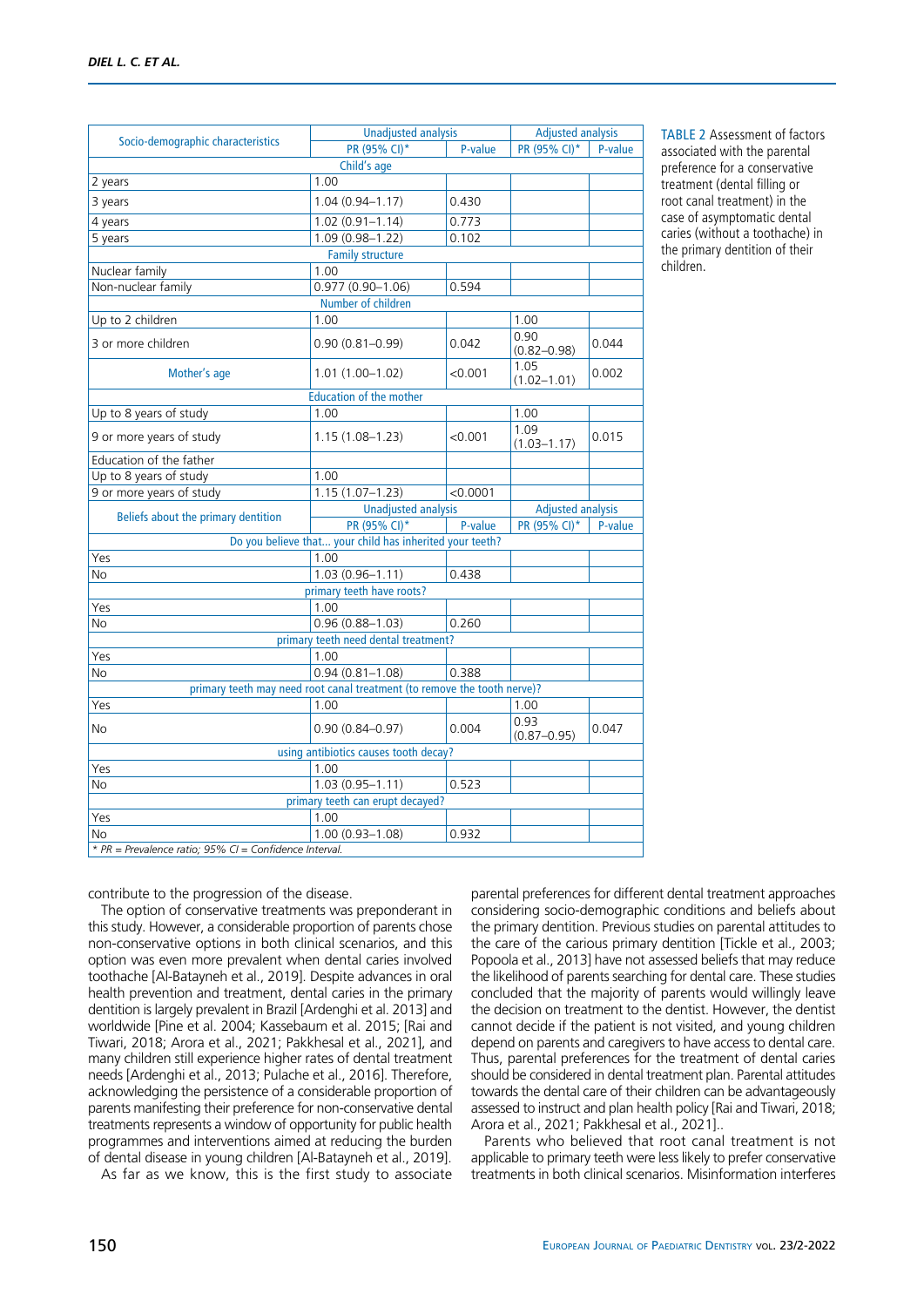| PR (CI 95%)*<br>PR (CI 95%)*<br>P-value<br>P-value<br>1.00<br>$1.13(0.97 - 1.32)$<br>0.112<br>0.877<br>$1.01(0.86 - 1.19)$<br>0.746<br>$1.03(0.87 - 1.22)$<br><b>Family structure</b><br>1.00<br>$0.87(0.76 - 1.01)$<br>0.060<br>Number of children<br>1.00<br>$0.90(0.78 - 1.03)$<br>0.145<br>< 0.001<br>$1.02(1.01 - 1.03)$<br>$1.04(1.02 - 1.06)$<br>0.001<br>Mother's levels of education<br>1.00<br>1.00<br>$1.35(1.21 - 1.50)$<br>1.25 (1.12-1.39)<br>< 0.001<br>< 0.001<br><b>Father's levels of education</b><br>1.00<br>9 or more years of study<br>$1.22(1.10 - 1.35)$<br>< 0.001<br><b>Unadjusted analyses</b><br><b>Adjusted analyses</b><br>Beliefs about the primary dentition<br>PR (CI 95%)*<br>P-value<br>PR (CI 95%)*<br>P-value<br>Do you believe that your child has inherited your teeth?<br>1.00<br>$0.95(0.86 - 1.06)$<br>0.382<br>primary teeth have roots?<br>1.00<br>$0.94(0.84 - 1.05)$<br>0.303<br>primary teeth need dental treatment?<br>1.00<br>$1.09(0.93 - 1.28)$<br>0.265<br>primary teeth may need root canal treatment (to remove the tooth nerve)?<br>1.00<br>1.00<br>$0.81(0.73 - 0.90)$<br>$0.86(0.77 - 0.95)$<br>< 0.001<br>0.003<br>using antibiotics causes tooth decay? |                                   | <b>Unadjusted analyses</b> |  | <b>Adjusted analyses</b> |  |
|--------------------------------------------------------------------------------------------------------------------------------------------------------------------------------------------------------------------------------------------------------------------------------------------------------------------------------------------------------------------------------------------------------------------------------------------------------------------------------------------------------------------------------------------------------------------------------------------------------------------------------------------------------------------------------------------------------------------------------------------------------------------------------------------------------------------------------------------------------------------------------------------------------------------------------------------------------------------------------------------------------------------------------------------------------------------------------------------------------------------------------------------------------------------------------------------------------------------|-----------------------------------|----------------------------|--|--------------------------|--|
|                                                                                                                                                                                                                                                                                                                                                                                                                                                                                                                                                                                                                                                                                                                                                                                                                                                                                                                                                                                                                                                                                                                                                                                                                    | Socio-demographic characteristics |                            |  |                          |  |
|                                                                                                                                                                                                                                                                                                                                                                                                                                                                                                                                                                                                                                                                                                                                                                                                                                                                                                                                                                                                                                                                                                                                                                                                                    | Child's age                       |                            |  |                          |  |
|                                                                                                                                                                                                                                                                                                                                                                                                                                                                                                                                                                                                                                                                                                                                                                                                                                                                                                                                                                                                                                                                                                                                                                                                                    | 2 years                           |                            |  |                          |  |
|                                                                                                                                                                                                                                                                                                                                                                                                                                                                                                                                                                                                                                                                                                                                                                                                                                                                                                                                                                                                                                                                                                                                                                                                                    | 3 years                           |                            |  |                          |  |
|                                                                                                                                                                                                                                                                                                                                                                                                                                                                                                                                                                                                                                                                                                                                                                                                                                                                                                                                                                                                                                                                                                                                                                                                                    | 4 years                           |                            |  |                          |  |
|                                                                                                                                                                                                                                                                                                                                                                                                                                                                                                                                                                                                                                                                                                                                                                                                                                                                                                                                                                                                                                                                                                                                                                                                                    | 5 years                           |                            |  |                          |  |
|                                                                                                                                                                                                                                                                                                                                                                                                                                                                                                                                                                                                                                                                                                                                                                                                                                                                                                                                                                                                                                                                                                                                                                                                                    |                                   |                            |  |                          |  |
|                                                                                                                                                                                                                                                                                                                                                                                                                                                                                                                                                                                                                                                                                                                                                                                                                                                                                                                                                                                                                                                                                                                                                                                                                    | Nuclear family                    |                            |  |                          |  |
|                                                                                                                                                                                                                                                                                                                                                                                                                                                                                                                                                                                                                                                                                                                                                                                                                                                                                                                                                                                                                                                                                                                                                                                                                    | Non-nuclear family                |                            |  |                          |  |
|                                                                                                                                                                                                                                                                                                                                                                                                                                                                                                                                                                                                                                                                                                                                                                                                                                                                                                                                                                                                                                                                                                                                                                                                                    |                                   |                            |  |                          |  |
|                                                                                                                                                                                                                                                                                                                                                                                                                                                                                                                                                                                                                                                                                                                                                                                                                                                                                                                                                                                                                                                                                                                                                                                                                    | Up to 2 children                  |                            |  |                          |  |
|                                                                                                                                                                                                                                                                                                                                                                                                                                                                                                                                                                                                                                                                                                                                                                                                                                                                                                                                                                                                                                                                                                                                                                                                                    | 3 or more children                |                            |  |                          |  |
|                                                                                                                                                                                                                                                                                                                                                                                                                                                                                                                                                                                                                                                                                                                                                                                                                                                                                                                                                                                                                                                                                                                                                                                                                    | Mother's age                      |                            |  |                          |  |
|                                                                                                                                                                                                                                                                                                                                                                                                                                                                                                                                                                                                                                                                                                                                                                                                                                                                                                                                                                                                                                                                                                                                                                                                                    |                                   |                            |  |                          |  |
|                                                                                                                                                                                                                                                                                                                                                                                                                                                                                                                                                                                                                                                                                                                                                                                                                                                                                                                                                                                                                                                                                                                                                                                                                    | Up to 8 years of study            |                            |  |                          |  |
|                                                                                                                                                                                                                                                                                                                                                                                                                                                                                                                                                                                                                                                                                                                                                                                                                                                                                                                                                                                                                                                                                                                                                                                                                    | 9 or more years of study          |                            |  |                          |  |
|                                                                                                                                                                                                                                                                                                                                                                                                                                                                                                                                                                                                                                                                                                                                                                                                                                                                                                                                                                                                                                                                                                                                                                                                                    |                                   |                            |  |                          |  |
|                                                                                                                                                                                                                                                                                                                                                                                                                                                                                                                                                                                                                                                                                                                                                                                                                                                                                                                                                                                                                                                                                                                                                                                                                    | Up to 8 years of study            |                            |  |                          |  |
|                                                                                                                                                                                                                                                                                                                                                                                                                                                                                                                                                                                                                                                                                                                                                                                                                                                                                                                                                                                                                                                                                                                                                                                                                    |                                   |                            |  |                          |  |
|                                                                                                                                                                                                                                                                                                                                                                                                                                                                                                                                                                                                                                                                                                                                                                                                                                                                                                                                                                                                                                                                                                                                                                                                                    |                                   |                            |  |                          |  |
|                                                                                                                                                                                                                                                                                                                                                                                                                                                                                                                                                                                                                                                                                                                                                                                                                                                                                                                                                                                                                                                                                                                                                                                                                    |                                   |                            |  |                          |  |
|                                                                                                                                                                                                                                                                                                                                                                                                                                                                                                                                                                                                                                                                                                                                                                                                                                                                                                                                                                                                                                                                                                                                                                                                                    |                                   |                            |  |                          |  |
|                                                                                                                                                                                                                                                                                                                                                                                                                                                                                                                                                                                                                                                                                                                                                                                                                                                                                                                                                                                                                                                                                                                                                                                                                    |                                   |                            |  |                          |  |
|                                                                                                                                                                                                                                                                                                                                                                                                                                                                                                                                                                                                                                                                                                                                                                                                                                                                                                                                                                                                                                                                                                                                                                                                                    | Yes                               |                            |  |                          |  |
|                                                                                                                                                                                                                                                                                                                                                                                                                                                                                                                                                                                                                                                                                                                                                                                                                                                                                                                                                                                                                                                                                                                                                                                                                    | <b>No</b>                         |                            |  |                          |  |
|                                                                                                                                                                                                                                                                                                                                                                                                                                                                                                                                                                                                                                                                                                                                                                                                                                                                                                                                                                                                                                                                                                                                                                                                                    |                                   |                            |  |                          |  |
|                                                                                                                                                                                                                                                                                                                                                                                                                                                                                                                                                                                                                                                                                                                                                                                                                                                                                                                                                                                                                                                                                                                                                                                                                    | Yes                               |                            |  |                          |  |
|                                                                                                                                                                                                                                                                                                                                                                                                                                                                                                                                                                                                                                                                                                                                                                                                                                                                                                                                                                                                                                                                                                                                                                                                                    | No                                |                            |  |                          |  |
|                                                                                                                                                                                                                                                                                                                                                                                                                                                                                                                                                                                                                                                                                                                                                                                                                                                                                                                                                                                                                                                                                                                                                                                                                    |                                   |                            |  |                          |  |
|                                                                                                                                                                                                                                                                                                                                                                                                                                                                                                                                                                                                                                                                                                                                                                                                                                                                                                                                                                                                                                                                                                                                                                                                                    | Yes                               |                            |  |                          |  |
|                                                                                                                                                                                                                                                                                                                                                                                                                                                                                                                                                                                                                                                                                                                                                                                                                                                                                                                                                                                                                                                                                                                                                                                                                    | No                                |                            |  |                          |  |
|                                                                                                                                                                                                                                                                                                                                                                                                                                                                                                                                                                                                                                                                                                                                                                                                                                                                                                                                                                                                                                                                                                                                                                                                                    |                                   |                            |  |                          |  |
|                                                                                                                                                                                                                                                                                                                                                                                                                                                                                                                                                                                                                                                                                                                                                                                                                                                                                                                                                                                                                                                                                                                                                                                                                    | Yes                               |                            |  |                          |  |
|                                                                                                                                                                                                                                                                                                                                                                                                                                                                                                                                                                                                                                                                                                                                                                                                                                                                                                                                                                                                                                                                                                                                                                                                                    | <b>No</b>                         |                            |  |                          |  |
|                                                                                                                                                                                                                                                                                                                                                                                                                                                                                                                                                                                                                                                                                                                                                                                                                                                                                                                                                                                                                                                                                                                                                                                                                    |                                   |                            |  |                          |  |
| 0.450<br>$1.05(0.93 - 1.18)$                                                                                                                                                                                                                                                                                                                                                                                                                                                                                                                                                                                                                                                                                                                                                                                                                                                                                                                                                                                                                                                                                                                                                                                       | Yes                               | 1.00                       |  |                          |  |
| primary teeth can erupt decayed?                                                                                                                                                                                                                                                                                                                                                                                                                                                                                                                                                                                                                                                                                                                                                                                                                                                                                                                                                                                                                                                                                                                                                                                   | No                                |                            |  |                          |  |
| 1.00                                                                                                                                                                                                                                                                                                                                                                                                                                                                                                                                                                                                                                                                                                                                                                                                                                                                                                                                                                                                                                                                                                                                                                                                               |                                   |                            |  |                          |  |
|                                                                                                                                                                                                                                                                                                                                                                                                                                                                                                                                                                                                                                                                                                                                                                                                                                                                                                                                                                                                                                                                                                                                                                                                                    | Yes                               |                            |  |                          |  |
| 0.767                                                                                                                                                                                                                                                                                                                                                                                                                                                                                                                                                                                                                                                                                                                                                                                                                                                                                                                                                                                                                                                                                                                                                                                                              |                                   | $1.01(0.91 - 1.13)$        |  |                          |  |

TABLE 3 Assessment of factors associated with the parental preference for a conservative treatment (dental filling or root canal treatment) in the case of symptomatic dental caries (with a toothache) in the primary dentition of their children.

*\* PR = Prevalence ratio; 95% CI = Confidence Interval.*

with their ability to decide and makes them more willing to deter conservative treatments. Furthermore, there is an association of inflammation of the periapical tissue in primary dentition with defects of permanent tooth enamel formation [Míšová et al., 2021]. Misinformed parents may delay the visit of their children to the dentist, aiming to avoid procedures which can be thought of as painful, unpleasant and expensive [Tamošiūnas et al., 2013]. Therefore, the planning of informative interventions in dental public health could improve the prospect of young children's oral health and preserve deciduous teeth until their natural exfoliation. Older and more schooled mothers were more likely to prefer conservative interventions in both clinical scenarios. These mothers may have received more information about oral health and the primary dentition. Being older and having attended school longer are conditions that may contribute to improving their ability to care for their children [Díaz et al., 2018; Rai and Tiwari, 2018; Al-Batayneh et al., 2019; Arora et al., 2021]. The fact that the education of the mother, not the father's, is associated with the outcome is emblematic because she is the one who usually spends more time with the small child and can rather influence decisions on dental care [Arora et al., 2021; Pakkhesal et al., 2021].

As regards treatment preferences for the asymptomatic caries lesion scenario, the parents with three or more children were less likely to prefer conservative treatments. Families with more kids may be under a heavier financial burden; they may be more stressed with multiple demands connected with healthcare. These reasons may explain why parents tended to opt out conservative treatments in this scenario. However, when it comes to considering the subsequent clinical scenario, which involves dental pain, this factor (having three or more children) did not remain statistically associated with a lower option for conservative dental treatments. The parents with three or more children who participated in this study showed, somehow, that they would not accept that their children were in pain. Furthermore, parents belonging to socio-economic middle/ upper class had a proportionately higher number of children with caries rather than lower socio-economic classes [Colombo et al., 2019].

This study would have benefitted from further exploring parental preferences for dental treatment within more detailed clinical scenarios, involving other symptoms than solely dental